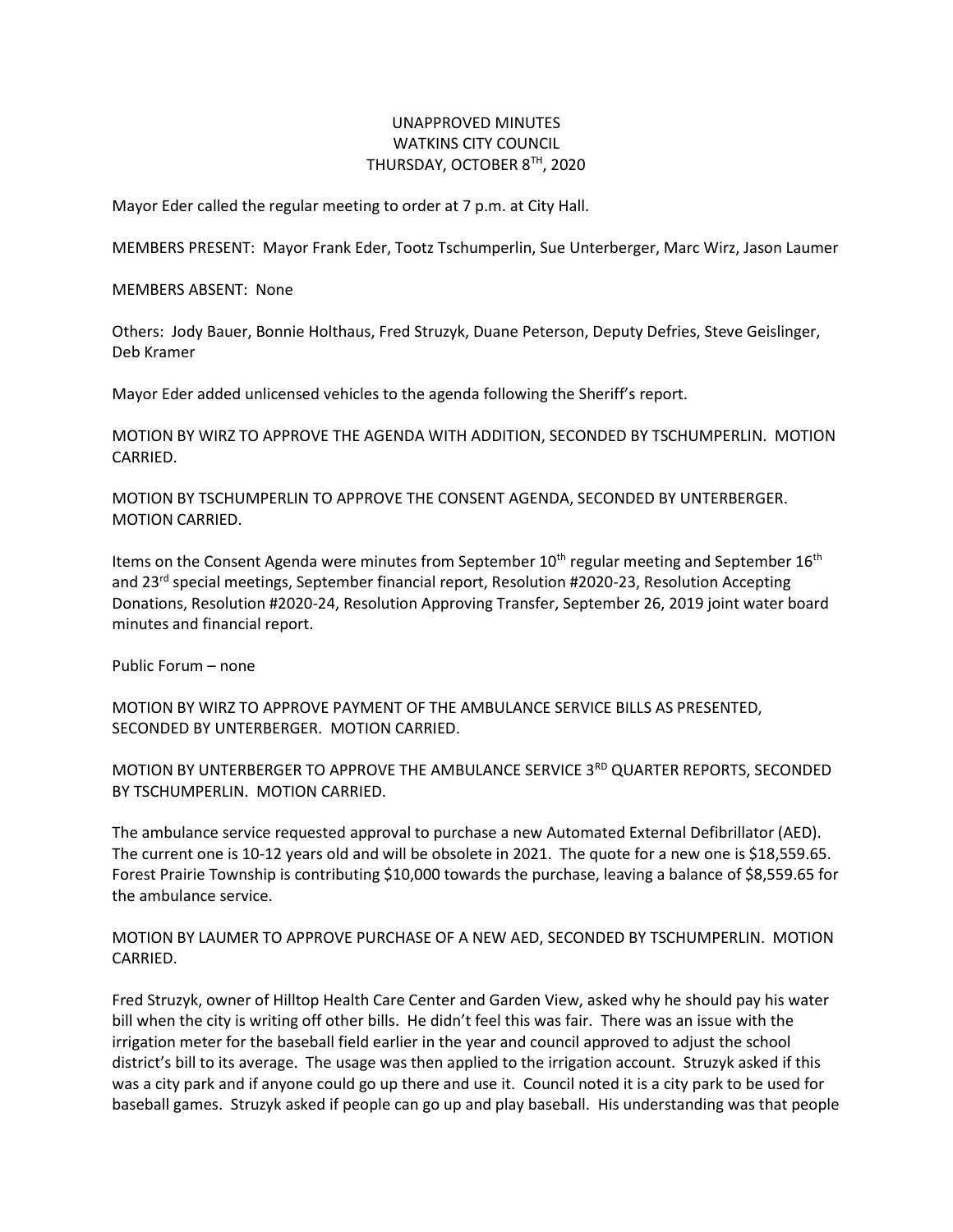had gotten kicked off the field. Mayor Eder noted kids were causing damage to the field and the grandstand and that's why they were kicked off. It is kept locked for that reason. Council noted it's for organized events- for baseball teams to use. It was noted the city of Kimball pays for the water at its ball field. In Watkins, the amateur team provides all the equipment and labor to maintain the field and pays for the lights. Struzyk noted his water bill has increased since COVID and it's killing him. Wirz noted the water rates are the same for everyone in the city, commercial and residential alike. Struzyk asked if it was correct that when Paynesville Area Health Care owned the nursing home that they didn't pay a full water bill. Kramer noted that was not correct. Struzyk asked if the city could do something with taxes when setting the budget and the water bill. He noted he didn't come asking for anything when he put on the  $2^{nd}$  addition to the assisted living facility or the nursing home addition. Council advised Struzyk to check with Meeker County for a possible grant from the CARES Act funding. Struzyk asked if he has a baseball team and gets permission, could he then use the field. Council thought he could. Mayor Eder noted it is meant to be used as a baseball park. It was noted that a new meter was installed for the irrigation so hopefully the city can monitor it. Struzyk noted he would appreciate if the council could watch the taxes.

MOTION BY LAUMER TO ACCEPT THE SHERIFF'S REPORT, SECONDED BY WIRZ. MOTION CARRIED.

Laumer noted there is an unlicensed vehicle in the city alley by the city garage on School Avenue. The camper parked there previously moved but now a truck is parked there. Laumer felt it should be moved as it is on a city alley.

MOTION BY WIRZ TO SEND A LETTER TO THE OWNER TO REMOVE ALL VEHICLES OFF CITY ALLEY, SECONDED BY TSCHUMPERLIN. MOTION CARRIED.

Council reviewed the revised law enforcement contract with Meeker County. This draft includes the extra coverage from April 1 to October 31.

MOTION BY UNTERBERGER TO RESCIND MOTION MADE AUGUST 13, 2020 APPROVING THE 2021-2022 LAW ENFORCEMENT CONTRACT WITH MEEKER COUNTY, SECONDED BY WIRZ. MOTION CARRIED.

MOTION BY UNTERBERGER TO APPROVE THE NEW LAW ENFORCEMENT CONTRACT, SECONDED BY LAUMER. MOTION CARRIED.

Letter of Intent applications for Transportation Alternatives funding are being accepted through October 30<sup>th</sup>. This is a competitive grant opportunity for local communities to fund projects for pedestrian and bicycle facilities (trail) and more. The engineer's estimate for a paved trail from Glenshire Estates to School Avenue, including contingencies, engineering, administration and legal is \$197,300. Kramer was unsure at this time if the city could include anything other than construction costs in the funding request. This is an 80/20 matching grant program. Depending on what costs can be included in the funding request, the city's share could be around \$63,000. Mayor Eder noted that both the VFW and Lions Club would contribute to the cost.

MOTION BY EDER TO SUBMIT THE LETTER OF INTENT, SECONDED BY UNTERBERGER. MOTION CARRIED.

Council and staff discussed items to be purchased with the CARES Act funds. Items proposed were automatic door openers on City Hall door, Village Hall front door and the door at the ramp. The door at the ramp would need to be replaced with a taller door in order for the door opener to work. Other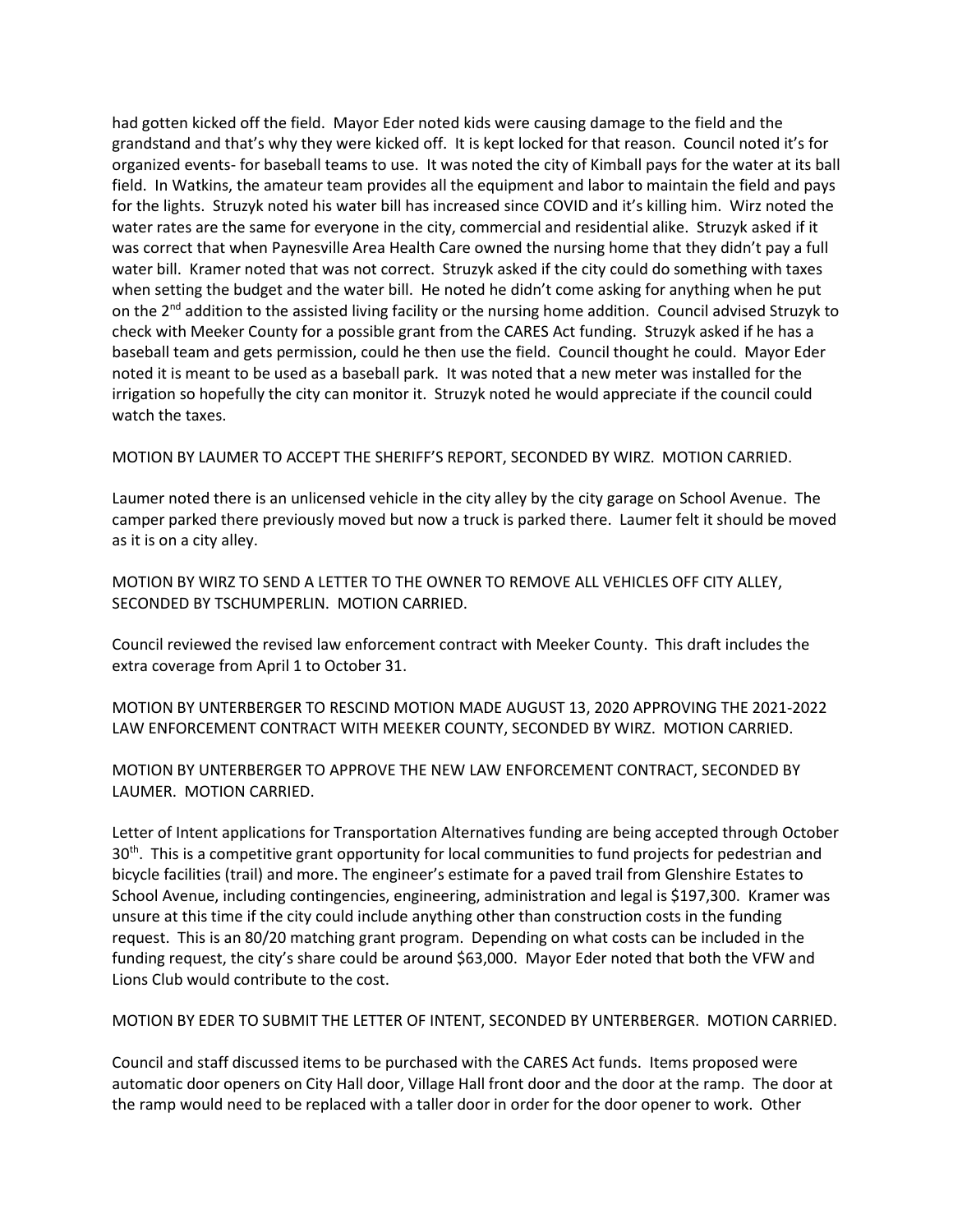items were auto flush toilets for the restrooms at City Hall along with touchless faucets, touchless soap and towel dispensers, sneeze guards for food service at Village Hall, turnout gear washer, respirator masks and floor decals for elections. Kramer asked about replacing the sink in the office bathroom with an ADA compliant sink if the city was going to replace the faucets anyway. Kramer also asked if it would be a good time to replace the flooring in the bathrooms at City Hall if the bathroom fixtures were going to be replaced. Council agreed it would be a good time to replace the sink and flooring in both bathrooms. Council agreed that installing automatic door openers would be needed so there is no contact on door handles and that replacing the door at the ramp to be able to have the automatic door opener was a necessary expense. Council agreed to purchase the toilets and faucets for the same reason-no contact on the handles. Sneeze guards at the Village Hall would be needed to protect food from contamination. A turnout gear washer is necessary to clean gear from public safety/emergency personnel after possible COVID contamination. Floor decals for the elections are needed to direct voters to follow the flow of traffic and keep social distance. Council also noted that respirator masks for the Fire Department are necessary so the members aren't sharing masks, thereby avoiding cross contamination.

MOTION BY TSCHUMPERLIN TO APPROVE THE PURCHASE OF ALL THE PROPOSED ITEMS WITH CARES ACT FUNDS, SECONDED BY LAUMER. MOTION CARRIED.

Council discussed allowing mobile homes to be crushed in the park and hauled away. The State Building Codes division that deals with mobile homes recommended doing this by a permitted process if allowed. A permit would also be needed from MPCA. The state also suggested the city may want to require a bond to be sure all the work gets completed and cleaned up. Council suggested to contact Justice from Mid-MN Development Commission to establish a permit process. Council didn't feel a bond would be necessary. Council felt the city should keep in monthly contact with the owner for any updates and to work with the owner to get the homes removed.

MOTION BY TSCHUMPERLIN TO APPROVE THE APPOINTMENT OF RON KRAMER AS FIRE CHIEF AND CHAD UNTERBERGER AS ASSISTANT CHIEF, SECONDED BY WIRZ. MOTION CARRIED.

MOTION BY WIRZ TO ADOPT RESOLUTION #2020-25, RESOLUTION ADOPTING ASSESSMENTS FOR DELINQUENT WATER BILLS, SECONDED BY UNTERBERGER. MOTION CARRIED.

MOTION BY TSCHUMPERLIN TO APPROVE RENEWAL OF 2 A.M. LIQUOR LICENSE FOR GORDIES BAR, SECONDED BY UNTERBERGER. MOTION CARRIED.

Council called for a special meeting Friday, November 13, 2020 at 2:45 p.m. to canvas election results.

Planning Commission update – At a prior meeting the board discussed land use permits issued after the COVID-19 pandemic was declared that may expire before the project is completed due to material shortages caused by COVID-19. The board felt an extension could be made with no permit reissuance or penalty fees. Council approved. A resident has asked the city to use an alley for ingress/egress to a piece of property. The board referred the matter to the city attorney to see if there is anything that compels the city to allow this. The owner of the property was advised that a stand-alone accessory building cannot be built on the property.

A letter was sent to the residents at 340 4<sup>th</sup> Street North advising them they are violating the city's Blight Ordinance. Thirty days were allowed to license the vehicles stored outside and clean up the yard.